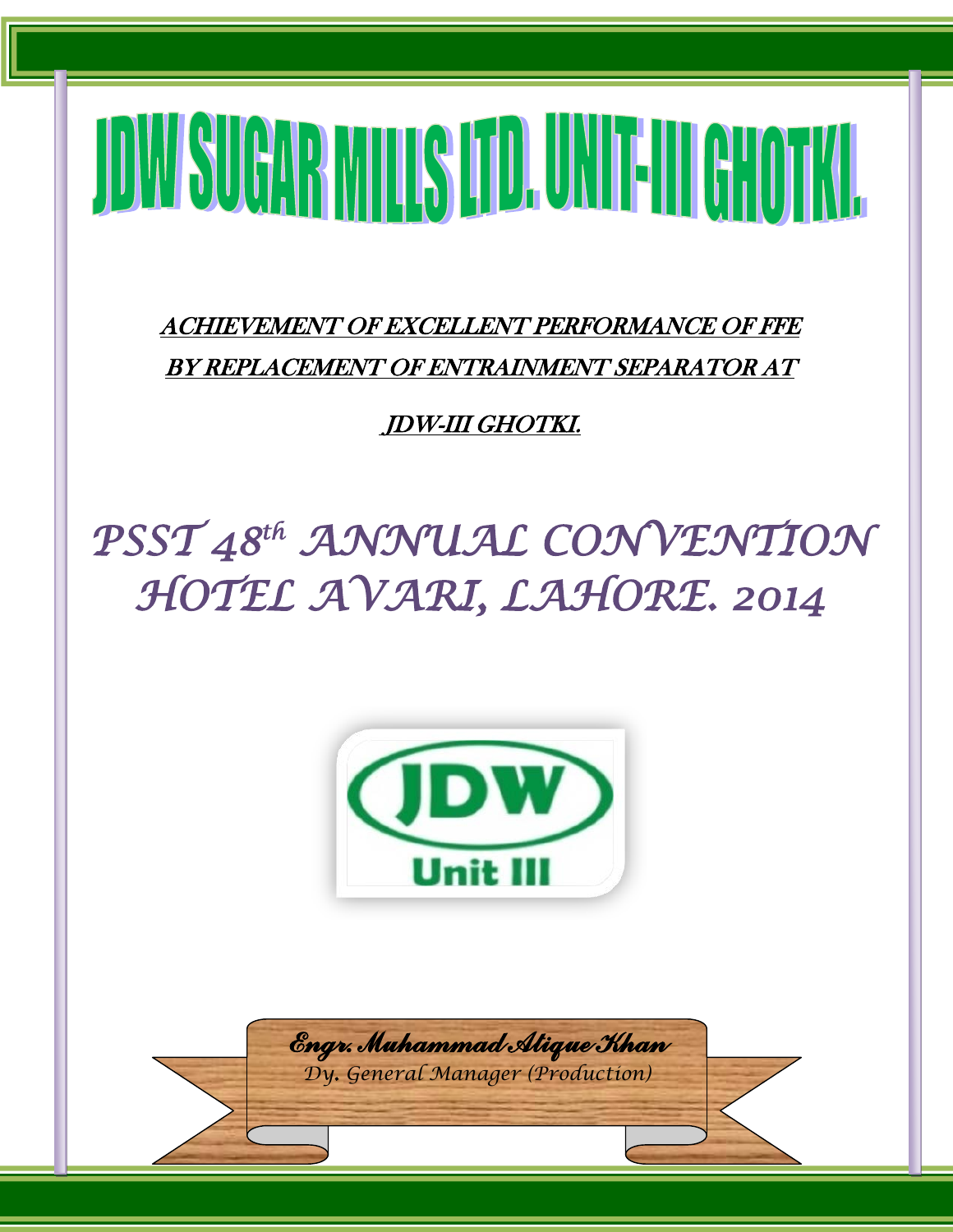### *ACHIEVEMENT OF EXCELLENT PERFORMANCE OF FFEs BY REPLACEMENT OF ENTRAINMENT SEPARATOR*

### *ABSTRACT:*

We installed two FFEs supplied by famous Indian company in 2012. During FFEs trial season; we faced heavy entrainment of sugar traces through entrainment separators. Through vapour drain lines we collected the juice approximately 1.72 liter / minutes (2477 liter/day) of Brix 13 having a cost of more than 1.3 million. We lost heavy amount of sugar in 1<sup>st</sup> vapour condensate and due to high traces of sugar, this condensate could not be used as make up for Boilers feed water. To overcome the shortage of makeup feed water, we had to use poor quality and low temperature.  $2<sup>nd</sup>$  vapour condensate from Pans. To overcome these problems we replaced the their Entrainment Separators with Entrainment Separator designed on low vapour velocity instead of high vapour velocity as designed by Indian company. Both drawing of entrainment separator are given in Drawing  $# 1 \& 3$  for proper study and installation of excellent designed entrainment separator in Pakistan in future.

# *INTRODUCTION:*

Sugar free condensate water achievements are essential task of Chemical Department. For achievement of this objective many major modifications are done in Entrainment Separator supplied by Indian company with FFEs. Separator diameter and height are designed on low velocity parameters, another modification in vapour outlet line Ø900mm (Two lines) are changed in one pipe line Ø1500mm. Also sudden drop of vapour velocity & pressure play a vital role in sugar separation, due to this phenomena excellent quality of vapours are recovered from entrainment separator instead of Indian company design which based on high velocity and high vapour pressure, with multi direction change in smaller vessel Dia which causing a huge amount of sugar entrainment in vapour and contaminated condensate production in bottom of separator. A lost of 2477 liter/ day juice of brix13° of cost more than 1.3 million in season 2012-2013 was observed. By installation of entrainment separator of given design, we achieve excellent results. This paper will be helpful for future designing of Entrainment Separator and all existing Indian company's Entrainment Separators which may be redesigned as per given new design are shown in drawing 1 & 3.

# *OBJECTIVE:*

- 1. To achieve sugar free water
- 2. Control the sugar losses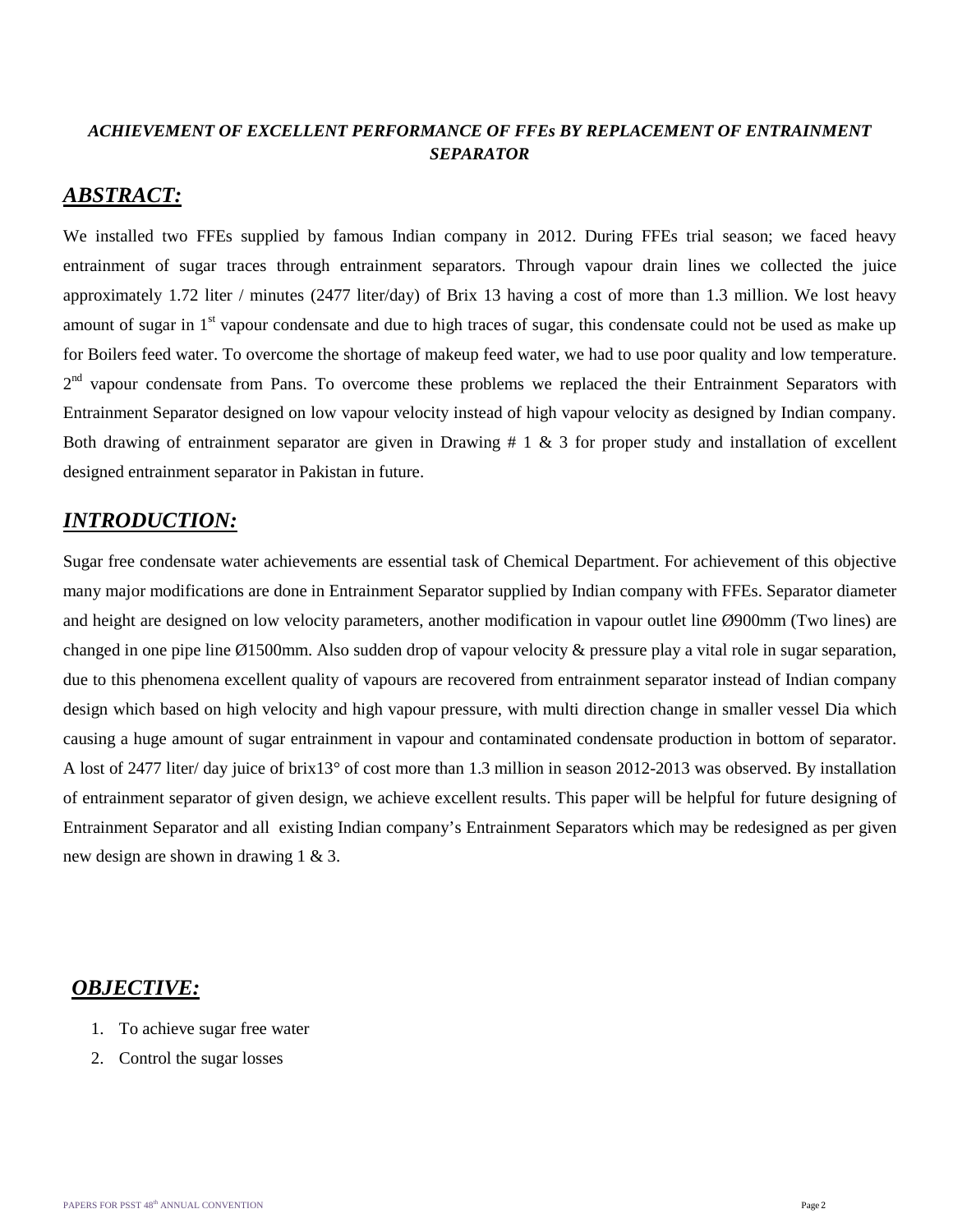# *OPERATING CONDITIONS:*

| <b>Season</b>                  | 2012-13   | 2013-14   |  |
|--------------------------------|-----------|-----------|--|
| <b>Total Days</b>              | 115       | 139       |  |
| <b>Cane Crushed (Tons)</b>     | 1,200,650 | 1,504,768 |  |
| <b>Sugar Production (Tons)</b> | 134,718   | 162,667.5 |  |
| Recovery %                     | 11.22     | 10.81     |  |
| <b>Av. Cane TCD</b>            | 10440.43  | 10825.671 |  |
| <b>Mill Extraction</b>         | 95.97     | 95.95     |  |
| <b>Primary Juice Purity</b>    | 82.85     | 81.91     |  |
| Pol % Cane                     | 13.046    | 12.598    |  |
| Av. Added water %Cane          | 44.743    | 42.83     |  |
| Pol% Bagasse                   | 1.662     | 1.647     |  |
| Fiber % cane                   | 14.161    | 14.055    |  |
| <b>Steam % Cane</b>            | 52.60     | 50.10     |  |
| Pol % Mud                      | 2.63      | 3.22      |  |
| <b>Pty. Final Molasses</b>     | 33.23     | 30.814    |  |
| Molasses % Cane                | 4.011     | 4.029     |  |
| <b>Sugar Lost in F.M% cane</b> | 1.2113    | 1.1697    |  |
| <b>Total Losses</b>            | 1.8252    | 1.7887    |  |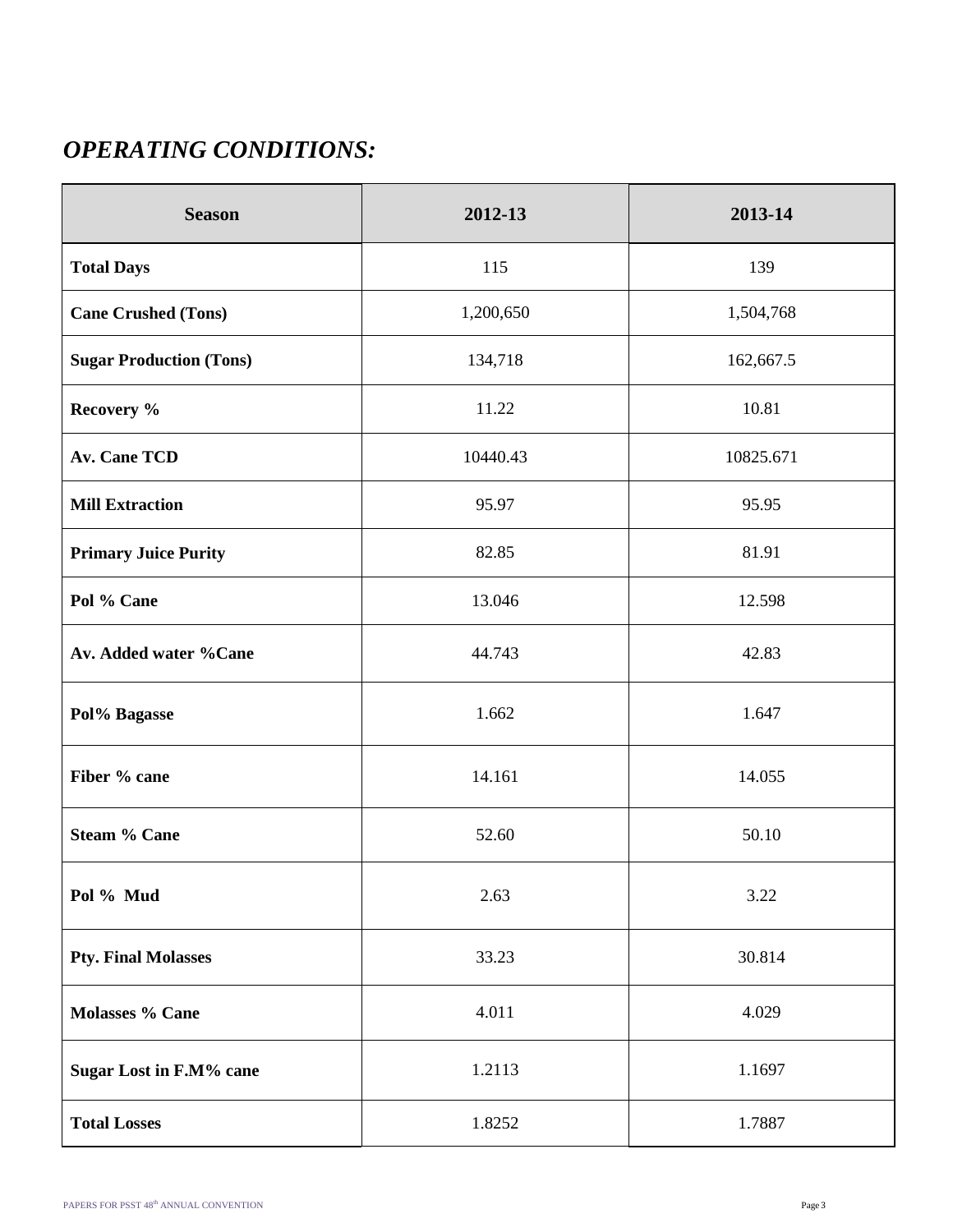# *SPECIFICATION:*

# **Falling Film Evaporator H.S 3500m²**

| 1.  |        | Heating Surface Area :   |               |                      |               |
|-----|--------|--------------------------|---------------|----------------------|---------------|
|     |        | 3500m <sup>2</sup>       |               |                      |               |
| 2.  |        | No. of Tubes : 3320 Nos. |               |                      |               |
| 3.  |        | Tube ID (Inner Dia) :    |               |                      |               |
|     |        | 32.6mm                   |               |                      |               |
| 4.  |        | Tube OD (Outer Dia)      |               | $\sim$ $\sim$ $\sim$ |               |
|     |        | 35.0mm                   |               |                      |               |
| 5.  |        | Tube Thickness :         |               |                      | 1.2           |
|     | mm     |                          |               |                      |               |
| 6.  |        | Tube Length :            |               | 10,000               |               |
|     | mm     |                          |               |                      |               |
| 7.  |        | Steam Valve :            |               | Ø                    |               |
|     | 1200mm |                          |               |                      |               |
| 8.  |        | Vapour Valve:            |               | Ø1300                |               |
|     | mm     |                          |               |                      |               |
| 9.  |        | Shell Dia: 3020 mm       |               |                      |               |
| 10. |        | Re-circulation Pump      |               |                      |               |
|     |        | $600m^3/hr$              |               |                      |               |
| 11. |        | Head :                   | 20Meter       |                      |               |
| 12. |        | Quantity: 04 Nos.        |               |                      |               |
| 13. |        | FFE-I Juice Inlet        | $\frac{1}{2}$ |                      | $\varnothing$ |
|     | 400mm  |                          |               |                      |               |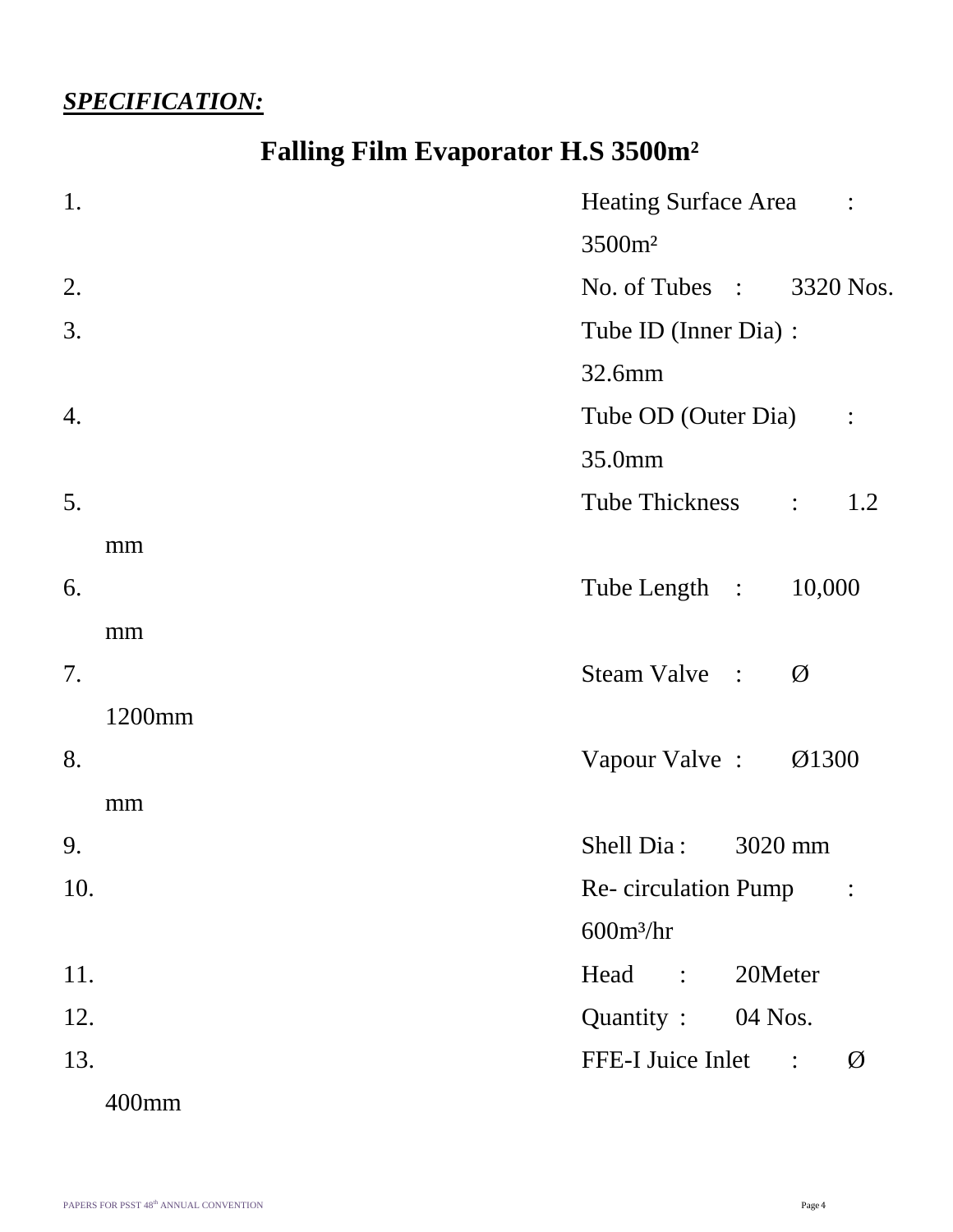| 14. |                 |                | FFE-I Juice Outlet :                       | Ø |
|-----|-----------------|----------------|--------------------------------------------|---|
|     | 450mm           |                |                                            |   |
| 15. |                 |                | FFE-II Juice Inlet<br>$\ddot{\phantom{1}}$ | Ø |
|     | 450mm           |                |                                            |   |
| 16. |                 |                | FFE-II Juice Outlet :                      | Ø |
|     | 450mm           |                |                                            |   |
| 17. |                 |                | Juice Bypass line<br>$\ddot{\cdot}$        | Ø |
|     | 400mm           |                |                                            |   |
| 18. |                 |                | Condensate line<br>$\ddot{\cdot}$          | Ø |
|     | $250$ mm        |                |                                            |   |
| 19. |                 |                | <b>Acid line Connection</b>                |   |
|     |                 |                | $Ø$ 100mm                                  |   |
| 20. |                 |                | Calandria Cold water                       |   |
|     | connection      |                | Ø150mm                                     |   |
| 21. |                 |                | <b>Emergency Hot water</b>                 |   |
|     | connection      |                | $Ø$ 150mm                                  |   |
| 22. |                 |                | Shell Cold water, Hot water,               |   |
|     | Soda connection | $\ddot{\cdot}$ | Ø150mm                                     |   |

## *DESIGNING PARAMETERS:*

# *Designing Parameters of Indian Company Entrainment Separator:*

Indian company maintained the high velocity of vapour at entrance of entrainment separator with multi-direction (Change in direction), due to this, vapour will hit to the deflection plate and juice return back & collected at bottom of entrainment separator. Velocity in shell remained 21m/sec (approx.) due to less shell dia i.e. (2800mm-1500mm). Original drawing of Entrainment Separator is shown in drawing # 01 and location in drawing # 2.

# *Designing Parameter of JDW Entrainment Separator:*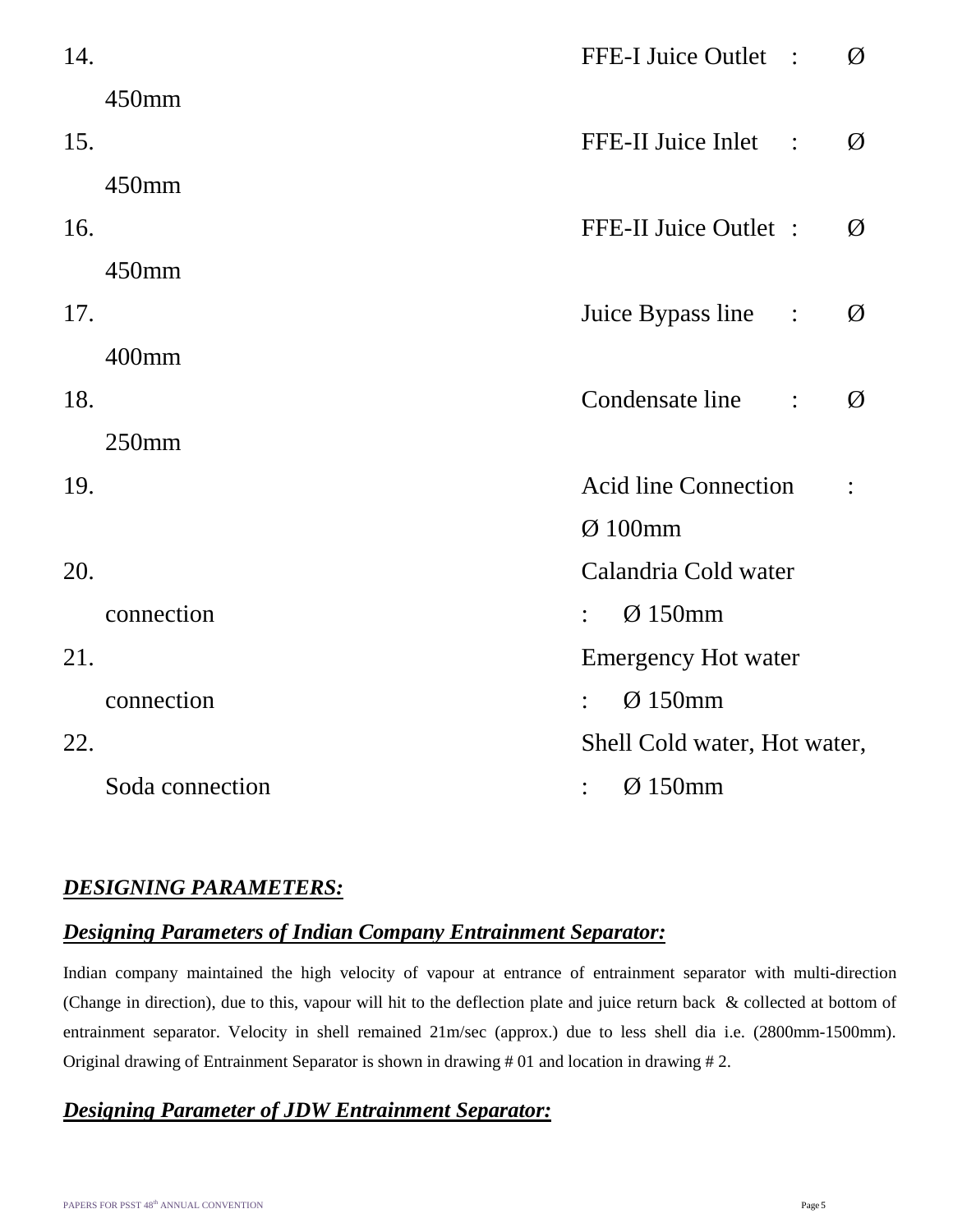JDW maintained the low velocity of vapour at entrance of entrainment separator and keep the uni-direction of vapour with slightly reduction in temperature and pressure of vapour. Juice will also return back at the bottom of entrainment separator. Velocity in shell remained 2.2m/sec (Approx.) due to high shell dia i.e. 4500mm. Modified drawing of Entrainment Separator is shown in drawing # 03 and location in drawing # 4.

| Basic difference between Indian Company and JDW-III Entrainment Separator are given below |                                             |                                         |  |  |
|-------------------------------------------------------------------------------------------|---------------------------------------------|-----------------------------------------|--|--|
| Sr.#                                                                                      | <b>Indian Company Entrainment Separator</b> | <b>JDW-III Entrainment Separator</b>    |  |  |
| $\mathbf{1}$                                                                              | Vapour pipe Ø900mm (02 Nos.)                | Vapour pipe $\emptyset$ 1500mm (01 No.) |  |  |
| $\overline{2}$                                                                            | Dia of Entrainment Separator 2800mm         | Dia of Entrainment Separator 4500mm     |  |  |
| 3                                                                                         | Height of Entrainment separator 6166mm      | Height of Entrainment separator 10158mm |  |  |
| $\overline{4}$                                                                            | Vapour Outlet Ø1300mm                       | Vapour Outlet Ø1300mm                   |  |  |
| 5                                                                                         | Velocity in Shell $(D_2 - D_1)$ 21.0 m/sec. | Velocity in Shell 2.2 m/sec.            |  |  |
| 6                                                                                         | Pressure 0.7 Kg/cm                          | Pressure 0.6 Kg/cm                      |  |  |
| $\overline{7}$                                                                            | Temperature 111°C                           | Temperature $110^{\circ}$ C             |  |  |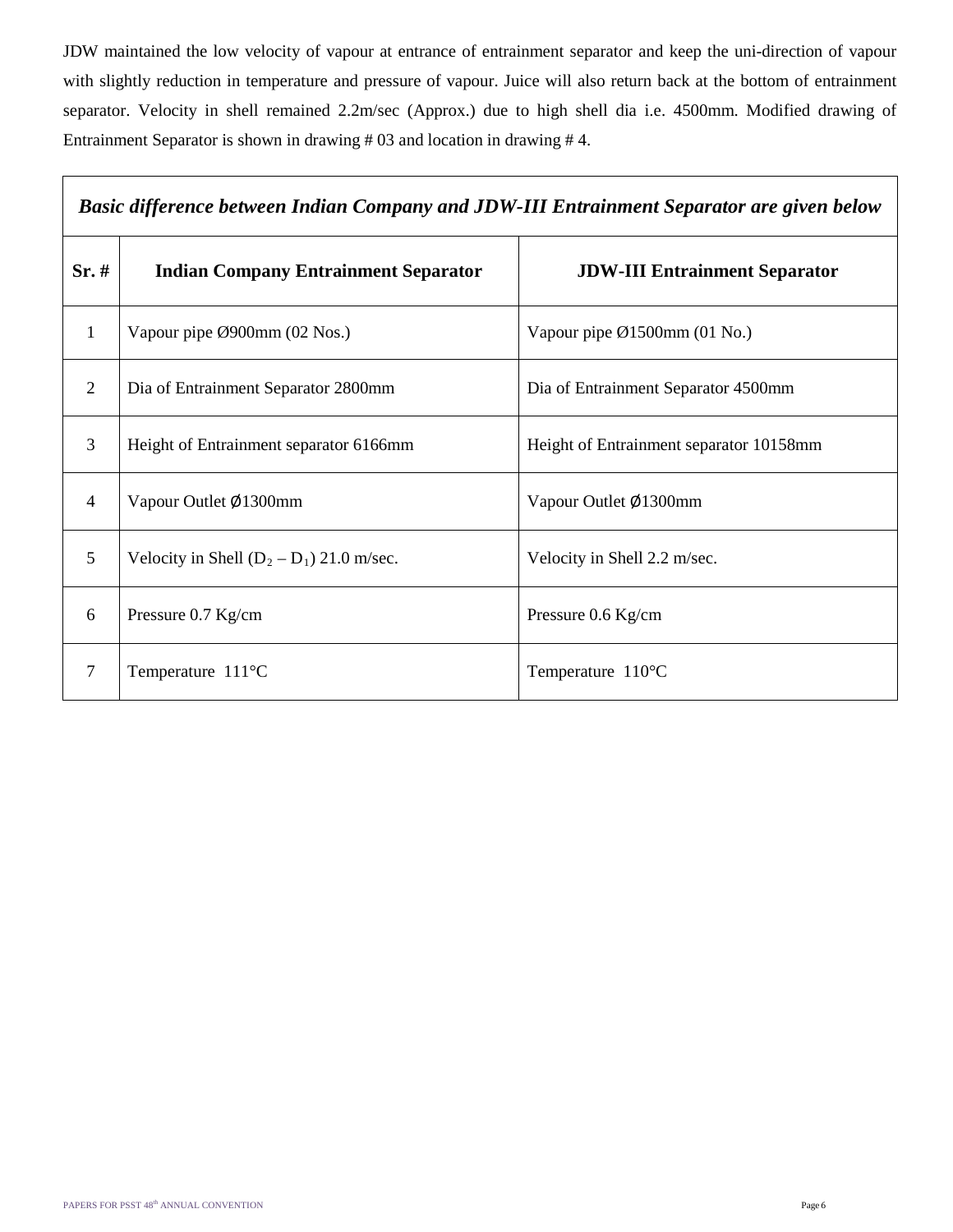

Entrainment Separator  $Drowing. # 01$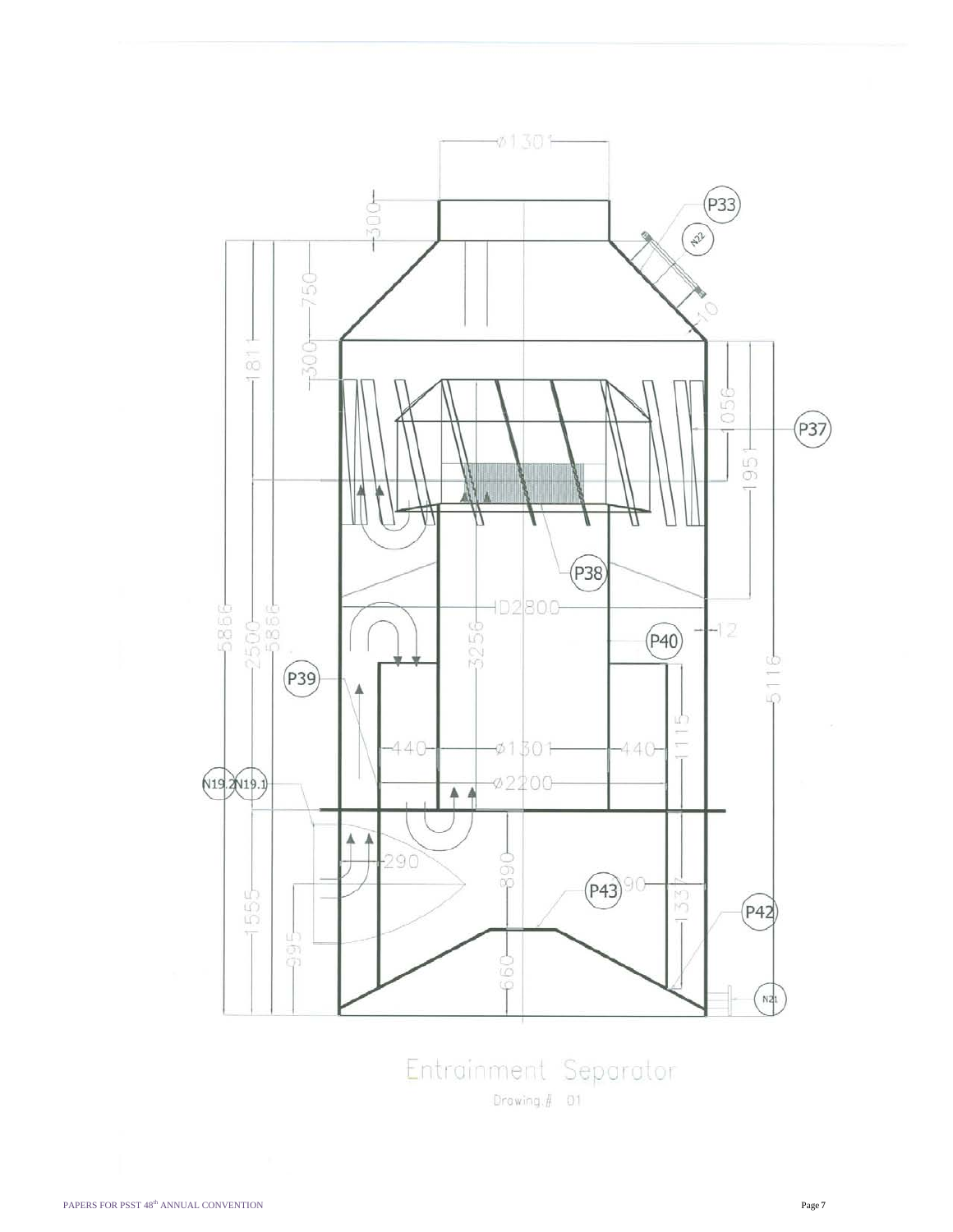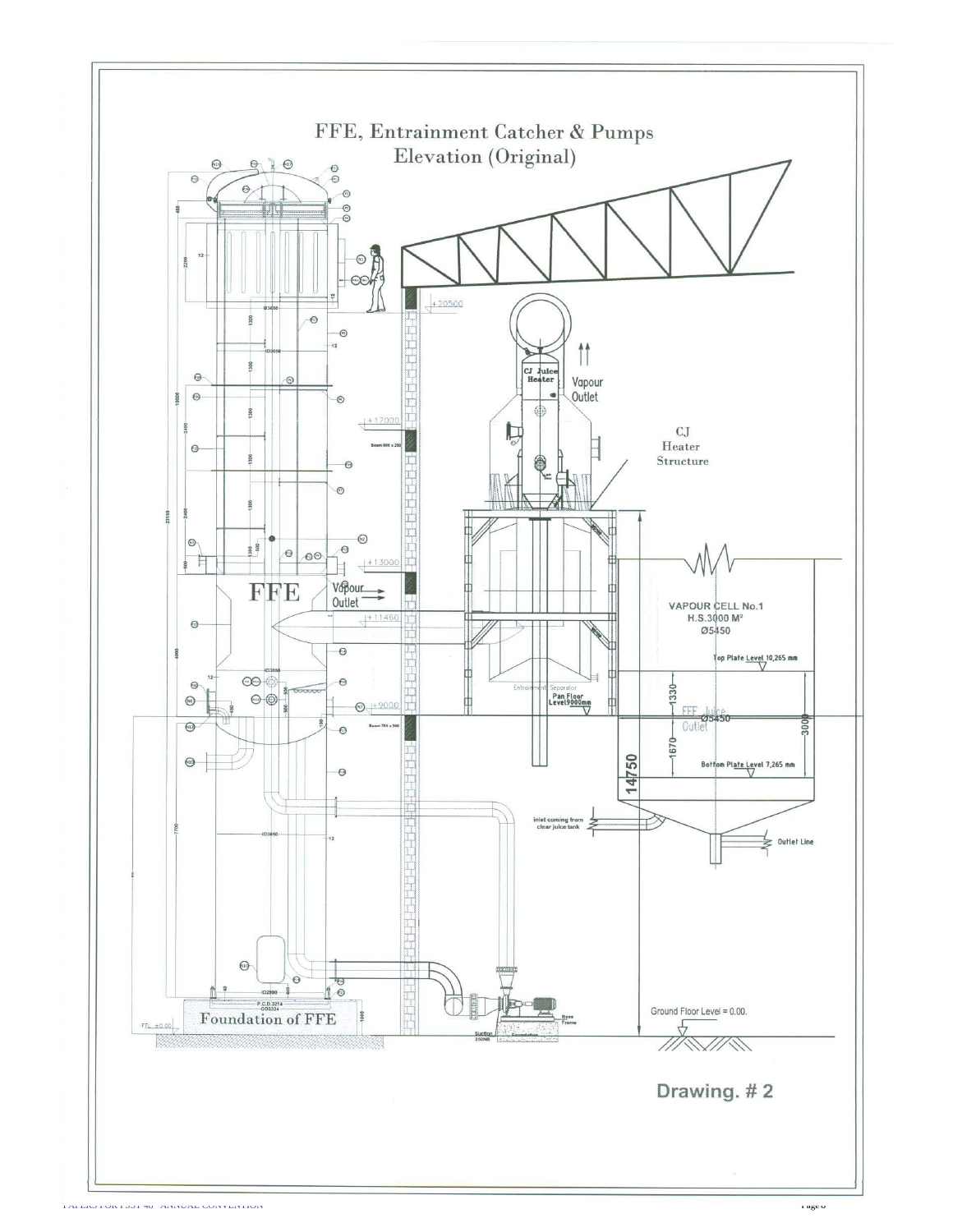

Entrainment Separator

**Drawing # 3**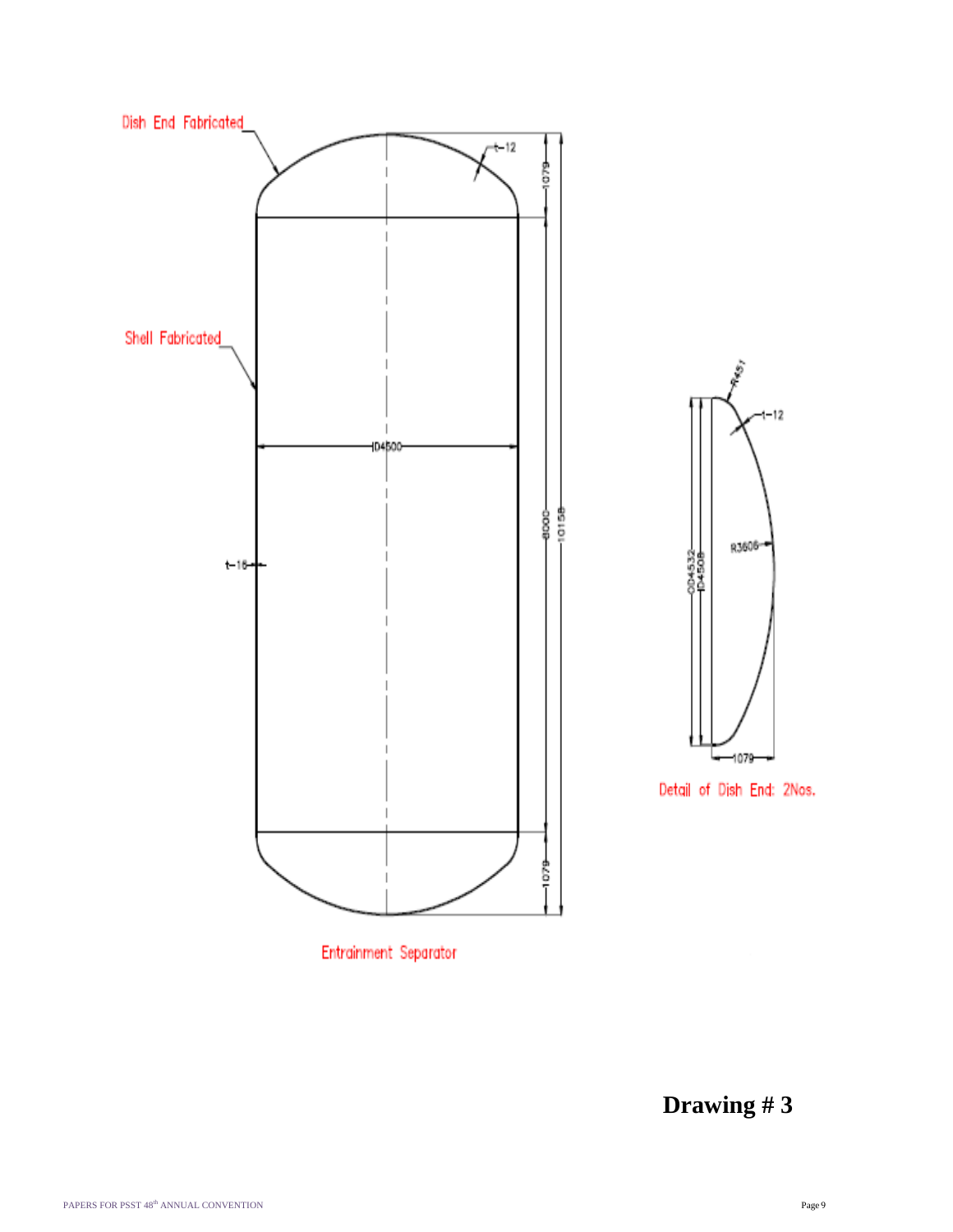